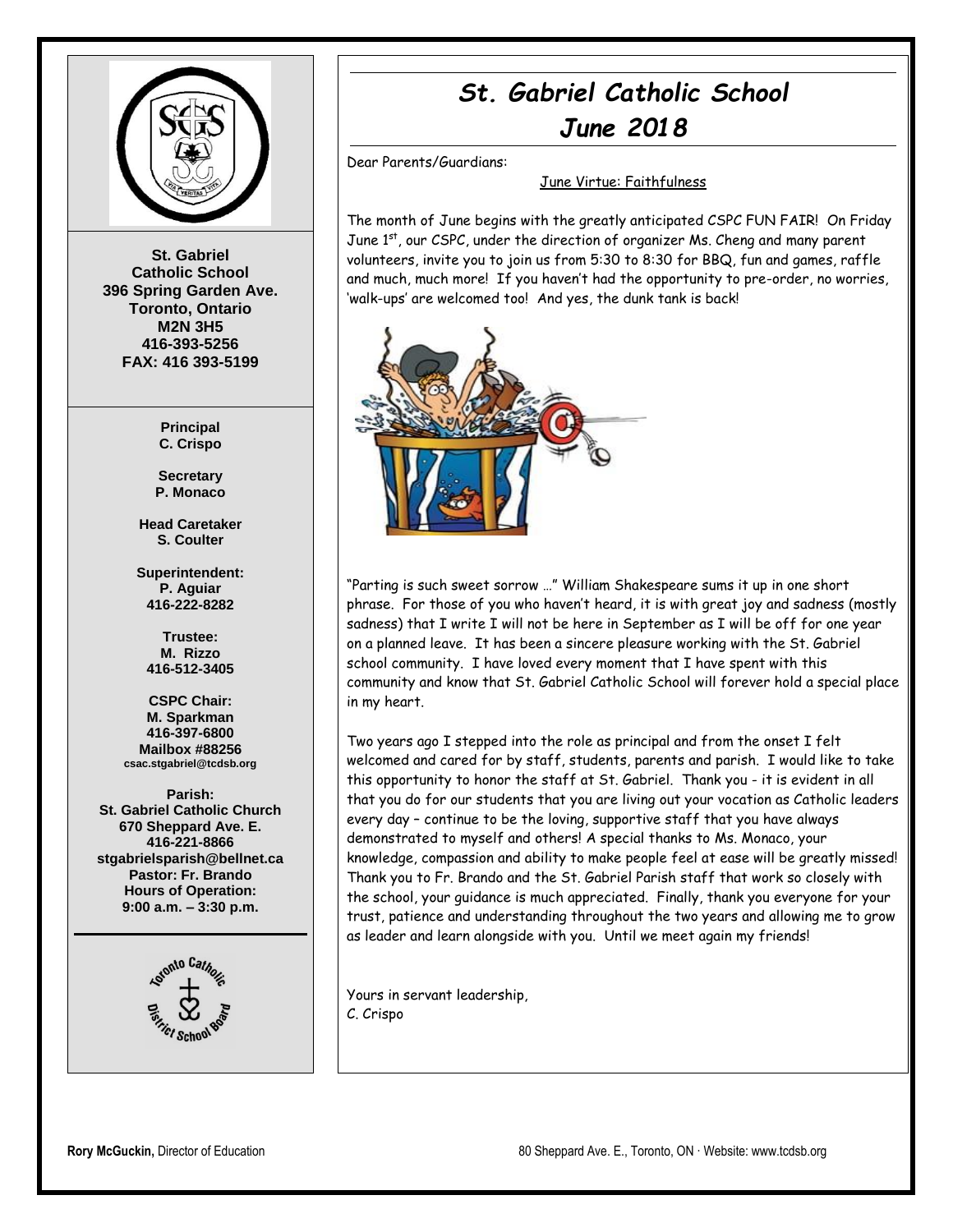## **ST. GABRIEL SCHOOL HOURS 2017-2018 SCHOOL YEAR**

| Start of School Day: 9:00 a.m. |                          |  |
|--------------------------------|--------------------------|--|
| <b>Morning Recess:</b>         | 10:42 a.m. to 10:57 a.m. |  |
| Lunch Hour:                    | 11:45 p.m. to 12:45 p.m. |  |
| Afternoon Recess:              | 2:10 p.m. to 2:25 p.m.   |  |
| Dismissal:                     | 3:30 p.m.                |  |

**SAFE SCHOOL ARRIVAL PROGRAM**

Please leave a message by calling the school at **416-393- 5256** when your child will be absent or late. Please make sure that all students who arrive late check in at the front office.

#### **NUTRITION PROGRAM**

We are very happy to announce that Rosa San Luis (a friend of Soonim) will be taking the position of Nutrition Cooordinator starting in September. Thanks to all our volunteers that help make the nutrition program possible and to you the parents for your generous donations. Looking forward to another great year.

#### **RETURNING TO ST. GABRIEL**

We are in the process of arranging classes for the next school year. Please let Ms. Monaco know if your child/children will **NOT** be returning.



#### **ST. GABRIEL'S MASS TIMES AND YOUTH CHOIR**

St. Gabriel's Parish mass times: Saturday 4:30 Sunday 8:30, 10:30, 12:30

#### **MONTHLY VIRTUES**

Monthly Virtues are celebrated by all TCDSB's schools. Throughout the year we will be recognizing students each month by honouring those students who have demonstrated the virtue of the month through their words and actions.

> September – Hospitality October – Gratitude November – Peace December – Charity January – Courage February – Love March – Forgiveness April – Justice **May – Compassion** June – Faithfulness

The following students were recognized for their demonstration of **Compassion:** "*When he went ashore he saw a great crowd, and he had compassion on them and healed their sick.* **Matthew 14:14**

- Ms. Monaco
- Maya Lamb
- Luke D'Angelo
- Giovanna Monteiro
- Vito Costa
- Aidan Hu
- Fernando Cordova
- Michela Cologna
- Carter Sparkman
- Jenny Hong
- **•** Syllaanne Cabrias
- Paren Kucukates
- Janner Castelltort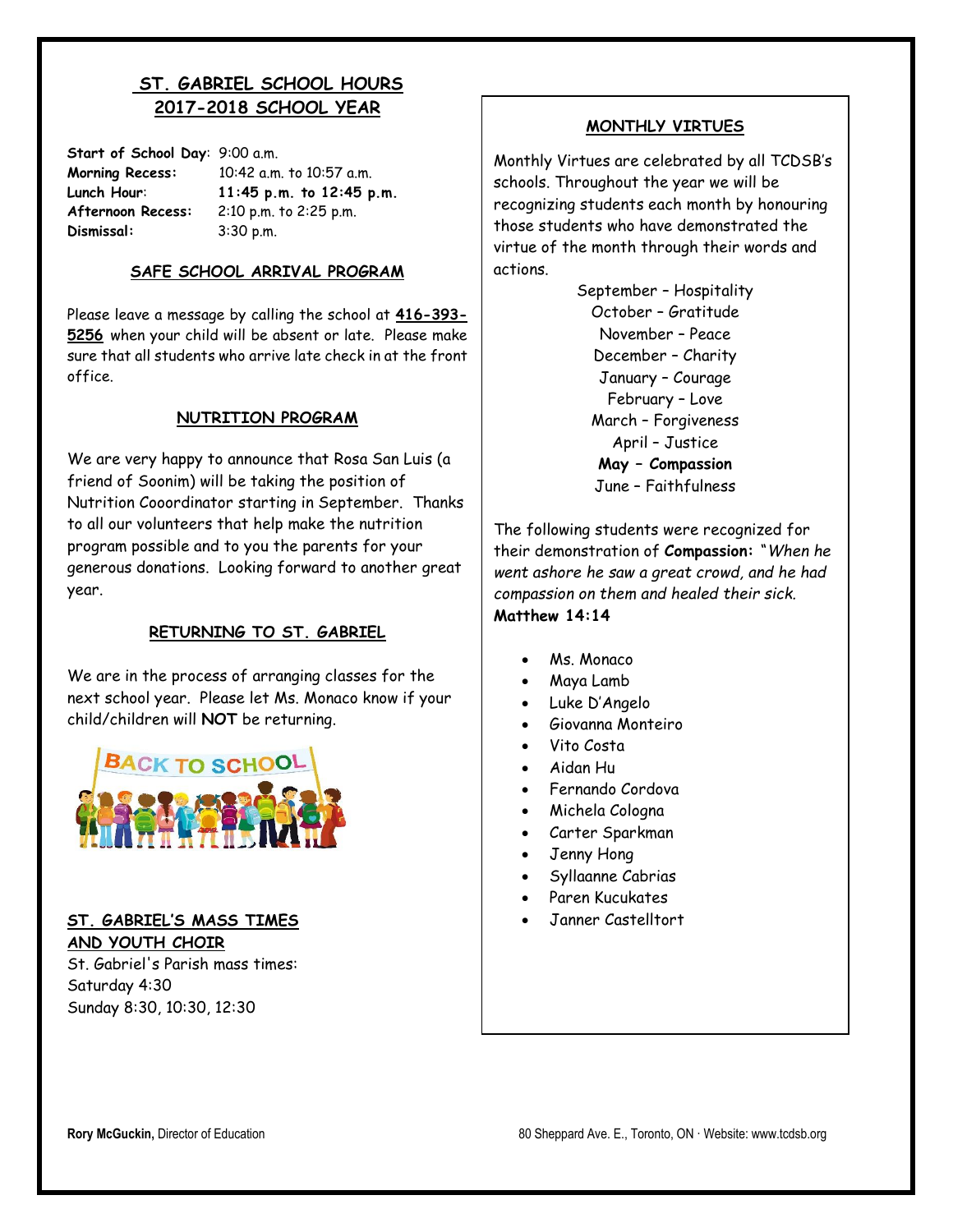## **Summer Reading Tips for Parents**

By[: Coordinated Campaign for Learning Disabilities](http://www.readingrockets.org/articles/by-author/88904)

Efforts should be made during the summer to help children sustain reading skills, practice reading and read for enjoyment.

Reading builds visualization, thinking and language abilities. Taking the time to read with your child can help you evaluate your child's reading skills. If you discover that your child is having trouble with reading, he or she may have a learning disability. 80% of children with a learning disability have difficulty with basic reading and language. But early identification of such a disability gives a child the chance to develop ways to learn how to read effectively, and skills to lead a successful and productive life.

Parents should remember that children need free time in the summer to relax and enjoy the pleasures of childhood. So summer reading should be fun. Following are a few tips to make reading enjoyable for your children this summer:

1. Read aloud together with your child every day. Make it fun by reading outdoors on the front steps, patio, at the beach or park. Also, let your children read to you. For younger children, point out the relationship between words and sounds.

#### *2. Set a good example!*

Parents must be willing to model behavior for their children. Keep lots of reading material around the house. Turn off the TV and have each person read his or her book, including mom and dad.

*3. Read the same book your child is reading and discuss it.*

This is the way to develop habits of the mind and build capacity for thought and insight.

*4. Let kids choose what they want to read, and don't turn your nose up at popular fiction.* It will only discourage the reading habit.

#### *5. Buy books on tape, especially for a child with a learning disability.*

Listen to them in the car, or turn off the TV and have the family listen to them together.

#### *6. Take your children to the library regularly.*

Most libraries sponsor summer reading clubs with easyto-reach goals for preschool and school-age children. Check the library calendar for special summer reading activities and events. Libraries also provide age appropriate lists for summer reading.

#### *7. Subscribe, in your child's name, to magazines like*  Sports Illustrated for Kids*,* Highlights for Children*, or*  National Geographic World*.*

Encourage older children to read the newspaper and current events magazines, to keep up the reading habit over the summer and develop vocabulary. Ask them what they think about what they've read, and listen to what they say.

#### *8. Ease disappointment over summer separation from a favorite school friend by encouraging them to become pen pals.*

Present both children with postcards or envelopes that are already addressed and stamped. If both children have access to the Internet, email is another option.

#### *9. Make trips a way to encourage reading by reading aloud traffic signs, billboards, notices.* Show your children how to read a map, and once you are on the road, let them take turns being the navigator.

*10. Encourage children to keep a summer scrapbook.* Tape in souvenirs of your family's summer activities picture postcards, ticket stubs, photos. Have your children write the captions and read them and read them aloud as you look at the book together.

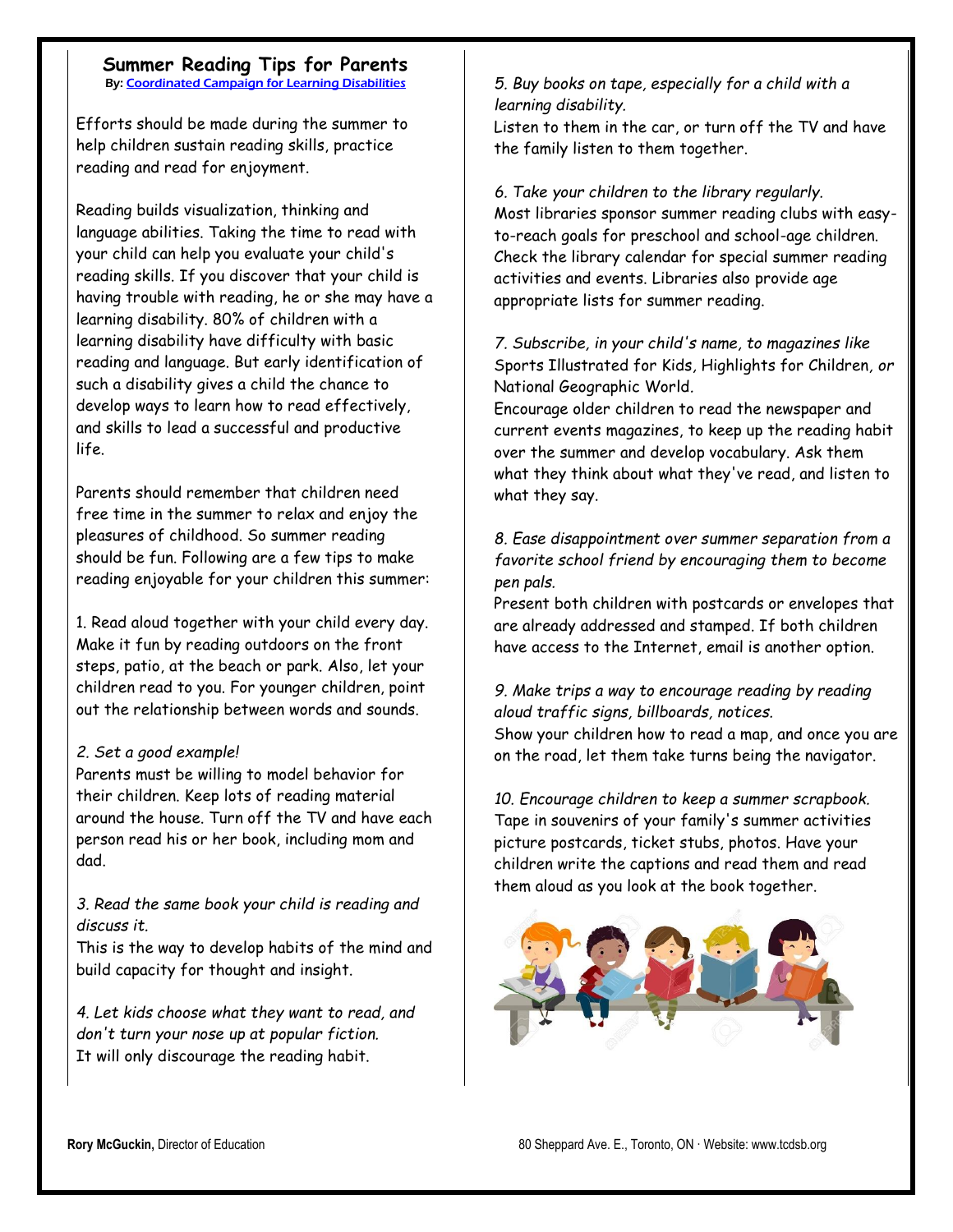#### **TORONTO CATHOLIC DISTRICT SCHOOL BOARD TRUSTEES 2017-2018**

#### **Wards**

| 1.              | Joseph Martino          | 416-512-3401 |
|-----------------|-------------------------|--------------|
| 2.              | Ann Andrachuk           | 416-512-3402 |
| 3.              | Sal Piccininni          | 416-512-3403 |
| 4.              | Patrizia Bottoni        | 416-512-3404 |
| 5.              | Maria Rizzo             | 416-512-3405 |
| 6.              | Frank D'Amico,          |              |
|                 | Vice-Chair              | 416-512-3406 |
| 7.              | Michael Del Grande      | 416-512-3407 |
| 8.              | Garry Tanuan            | 416-512-3408 |
| 9.              | Jo-Ann Davis            | 416-512-3409 |
| 10 <sub>1</sub> | Barbara Poplawski       | 416-512-3410 |
| 11.             | Angela Kennedy, Chair   | 416-512-3411 |
| 12.             | Nancy Crawford          | 416-512-3412 |
|                 | Rhea Carlisle           |              |
|                 | <b>Student Trustees</b> | 416-512-3413 |
|                 | Joel Ndongmi,           |              |
|                 | <b>Student Trustee</b>  | 416-512-3417 |
|                 |                         |              |

#### **Grade 8 Car Wash**

**Date**: Tuesday, June 12th, 2018 **Time**: 1:00 pm to 5:00 pm **Cost**: \$5.00 per car

The Grade 8 car wash has been a long standing tradition here at St. Gabriel. We will be blocking off the "loop" that provides entry to the parking lot on this day from 1 – 5 pm. Please pick up your child/children by parking on the street and walking into the schoolyard. A special thanks to Mrs. Jevezian and Mr. Rodrigues who will be present to supervise the car wash. Come out and support our graduates!



## **TCDSB SCHOOL YEAR CALENDAR 2018-2019**

**Number of school days** 194 **Number of Professional Activity Days 7 Labour Day September 3, 2018 First Instructional Day September 4, 2018 Thanksgiving Day Community Community Community Community Community October 8, 2018 Christmas Break December 24, 2018–January 4, 2019 Family Day February 18, 2019 Mid-Winter Break March 11–15, 2019 Good Friday April 19, 2019 Easter Monday April 22, 2019 Victoria Day May 20, 2019 Last day of classes for elementary students June 27, 2019**

#### **Seven (7) Professional Activity (PA) Days for ELEMENTARY schools:**

- -
- 
- 
- **February 15, 2019 Parent-Teacher Conferences**
- 
- 

**October 5, 2018 Provincial Education Priorities/Faith Development** 

- **November 16, 2018 Parent-Teacher Conferences**
- **December 7, 2018 Provincial Education Priorities**
- **January 18, 2019 Assessment, Evaluation and Reporting**
	-
- **June 7, 2019 Assessment, Evaluation and Reporting**
- **June 28, 2019 Provincial Education Priorities**